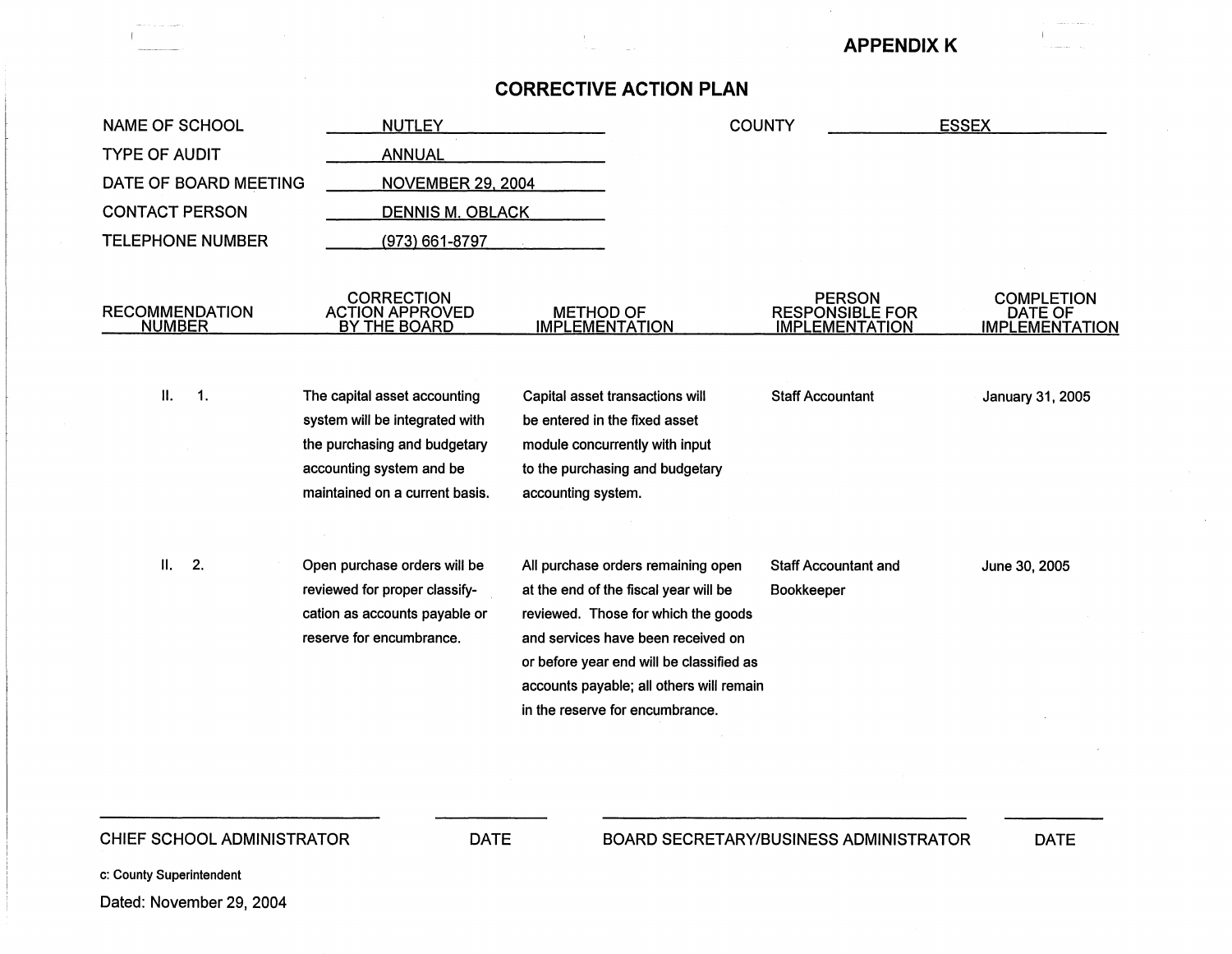## **CORRECT .• - .,-,CTION PLAN**

| <b>NAME OF SCHOOL</b>                  | <b>NUTLEY</b>                                               |                                                                           | <b>COUNTY</b>                                                    | <b>ESSEX</b>                                          |
|----------------------------------------|-------------------------------------------------------------|---------------------------------------------------------------------------|------------------------------------------------------------------|-------------------------------------------------------|
| <b>TYPE OF AUDIT</b>                   | ANNUAL                                                      |                                                                           |                                                                  |                                                       |
| DATE OF BOARD MEETING                  | <b>NOVEMBER 29, 2004</b>                                    |                                                                           |                                                                  |                                                       |
| <b>CONTACT PERSON</b>                  | <b>DENNIS M. OBLACK</b>                                     |                                                                           |                                                                  |                                                       |
| <b>TELEPHONE NUMBER</b>                | (973) 661-8797                                              |                                                                           |                                                                  |                                                       |
| <b>RECOMMENDATION</b><br><b>NUMBER</b> | <b>CORRECTION</b><br><b>ACTION APPROVED</b><br>BY THE BOARD | <b>METHOD OF</b><br><b>IMPLEMENTATION</b>                                 | <b>PERSON</b><br><b>RESPONSIBLE FOR</b><br><b>IMPLEMENTATION</b> | <b>COMPLETION</b><br>DATE OF<br><b>IMPLEMENTATION</b> |
| II.<br>3.                              | The District will receive all                               | District will contact budgetary                                           | <b>Business Administrator/</b>                                   | June 30, 2005                                         |
|                                        | monthly financial reports from<br>the Board Secretary and   | accounting software provider to<br>determine how accurate Board           | <b>Board Secretary</b>                                           |                                                       |
|                                        | Treasurer on a timely basis                                 | Secretary and Treasure Reports for                                        |                                                                  |                                                       |
|                                        | for their approval.                                         | new fiscal year can be generated prior                                    |                                                                  |                                                       |
|                                        |                                                             | to purge and rollover from prior year.                                    |                                                                  |                                                       |
|                                        |                                                             | If system constraints prevent the                                         |                                                                  |                                                       |
|                                        |                                                             | above strategy, purge and rollover                                        |                                                                  |                                                       |
|                                        |                                                             | will be performed at such time as to                                      |                                                                  |                                                       |
|                                        |                                                             | allow timely preparation and approval<br>of Board Secretary and Treasurer |                                                                  |                                                       |
|                                        |                                                             | Reports.                                                                  |                                                                  |                                                       |
|                                        |                                                             |                                                                           |                                                                  |                                                       |
| Н.<br>4.                               | Goods and/or services will                                  | A memo will be sent to all                                                | Purchasing Secretary and                                         | January 31, 2005                                      |
|                                        | be ordered only after the                                   | administrators and all other                                              | <b>Business Administrator/</b>                                   |                                                       |
|                                        | issuance of an approved                                     | personnel involved in the                                                 | <b>Board Secretary</b>                                           |                                                       |
|                                        | purchase order.                                             | purchasing function reiterating<br>the requirement that a purchase        |                                                                  |                                                       |
|                                        |                                                             | order be issued and approved                                              |                                                                  |                                                       |
|                                        |                                                             | prior to the ordering of any goods                                        |                                                                  |                                                       |
|                                        |                                                             | and/or services. Invoices received                                        |                                                                  |                                                       |
|                                        |                                                             | will be monitored for compliance.                                         |                                                                  |                                                       |
|                                        |                                                             |                                                                           |                                                                  |                                                       |

CHIEF SCHOOL ADMINISTRATOR

DATE

DATE

c: County Superintendent

الهيون بالمتباطئ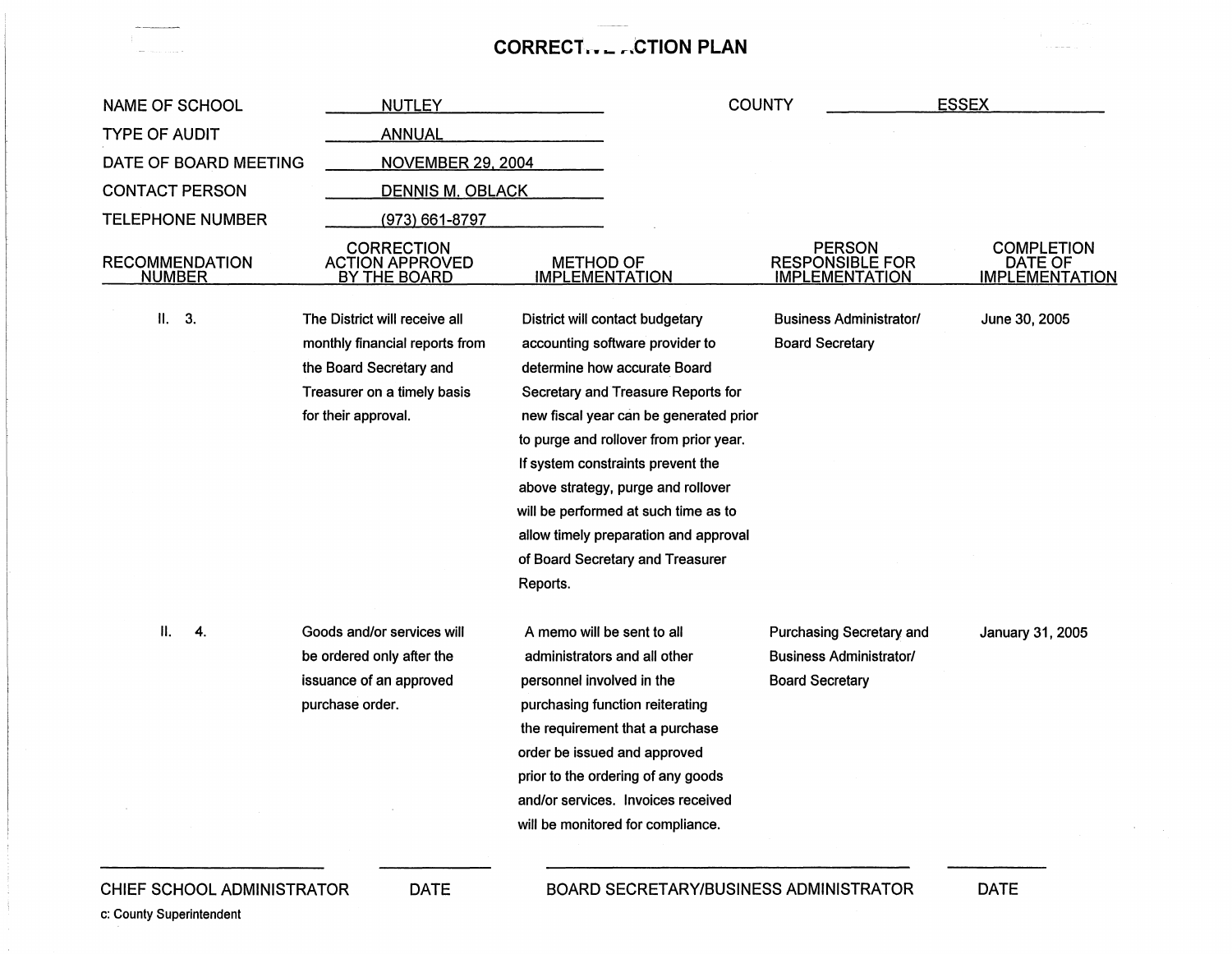## **CORRECT... ACTION PLAN**

| <b>NAME OF SCHOOL</b>                  | <b>NUTLEY</b>                                                                                                                                       |                                                                                                                                                                                                                                                | <b>COUNTY</b>                                                                                                    | <b>ESSEX</b>                                          |
|----------------------------------------|-----------------------------------------------------------------------------------------------------------------------------------------------------|------------------------------------------------------------------------------------------------------------------------------------------------------------------------------------------------------------------------------------------------|------------------------------------------------------------------------------------------------------------------|-------------------------------------------------------|
| <b>TYPE OF AUDIT</b>                   | <b>ANNUAL</b>                                                                                                                                       |                                                                                                                                                                                                                                                |                                                                                                                  |                                                       |
| DATE OF BOARD MEETING                  | <b>NOVEMBER 29, 2004</b>                                                                                                                            |                                                                                                                                                                                                                                                |                                                                                                                  |                                                       |
| <b>CONTACT PERSON</b>                  | <b>DENNIS M. OBLACK</b>                                                                                                                             |                                                                                                                                                                                                                                                |                                                                                                                  |                                                       |
| <b>TELEPHONE NUMBER</b>                | (973) 661-8797                                                                                                                                      |                                                                                                                                                                                                                                                |                                                                                                                  |                                                       |
| <b>RECOMMENDATION</b><br><b>NUMBER</b> | <b>CORRECTION</b><br><b>ACTION APPROVED</b><br>BY THE BOARD                                                                                         | <b>METHOD OF</b><br><b>IMPLEMENTATION</b>                                                                                                                                                                                                      | <b>PERSON</b><br><b>RESPONSIBLE FOR</b><br><b>IMPLEMENTATION</b>                                                 | <b>COMPLETION</b><br>DATE OF<br><b>IMPLEMENTATION</b> |
| III. 1.                                | All purchases made by the<br>District under State contracts<br>will be approved by the Board<br>and included in the official minutes.               | Adoption of a resolution at<br>a public meeting of the Board.                                                                                                                                                                                  | <b>Staff Accountant</b>                                                                                          | November 29, 2004                                     |
| III. 2.                                | The District will adhere to the<br><b>Local Public Contracts Law</b><br>with regards to accumulated<br>purchases which exceed the<br>bid threshold. | The district business office will<br>monitor all purchases and vendor<br>payments. Those which can<br>reasonably be expected to<br>exceed the bid threshold will be<br>purchased via advertised bids or<br>state contracts.                    | <b>Purchasing Secretary,</b><br><b>Staff Accountant and</b><br>Business Administrator/<br><b>Board Secretary</b> | June 30, 2005                                         |
| IV.                                    | The deficit in retained earnings<br>in the food service fund will be<br>eliminated.                                                                 | The current deficit will be eliminated<br>by transfer of current year budgeted<br>subsidy from the general fund. Food<br>service operations will be reviewed<br>to identify operational improvements<br>designed to eliminate future deficits. | <b>Staff Accountant and</b><br>Bookkeeper                                                                        | February 28, 2005                                     |
| CHIEF SCHOOL ADMINISTRATOR             | <b>DATE</b>                                                                                                                                         |                                                                                                                                                                                                                                                | <b>BOARD SECRETARY/BUSINESS ADMINISTRATOR</b>                                                                    | <b>DATE</b>                                           |

c: County Superintendent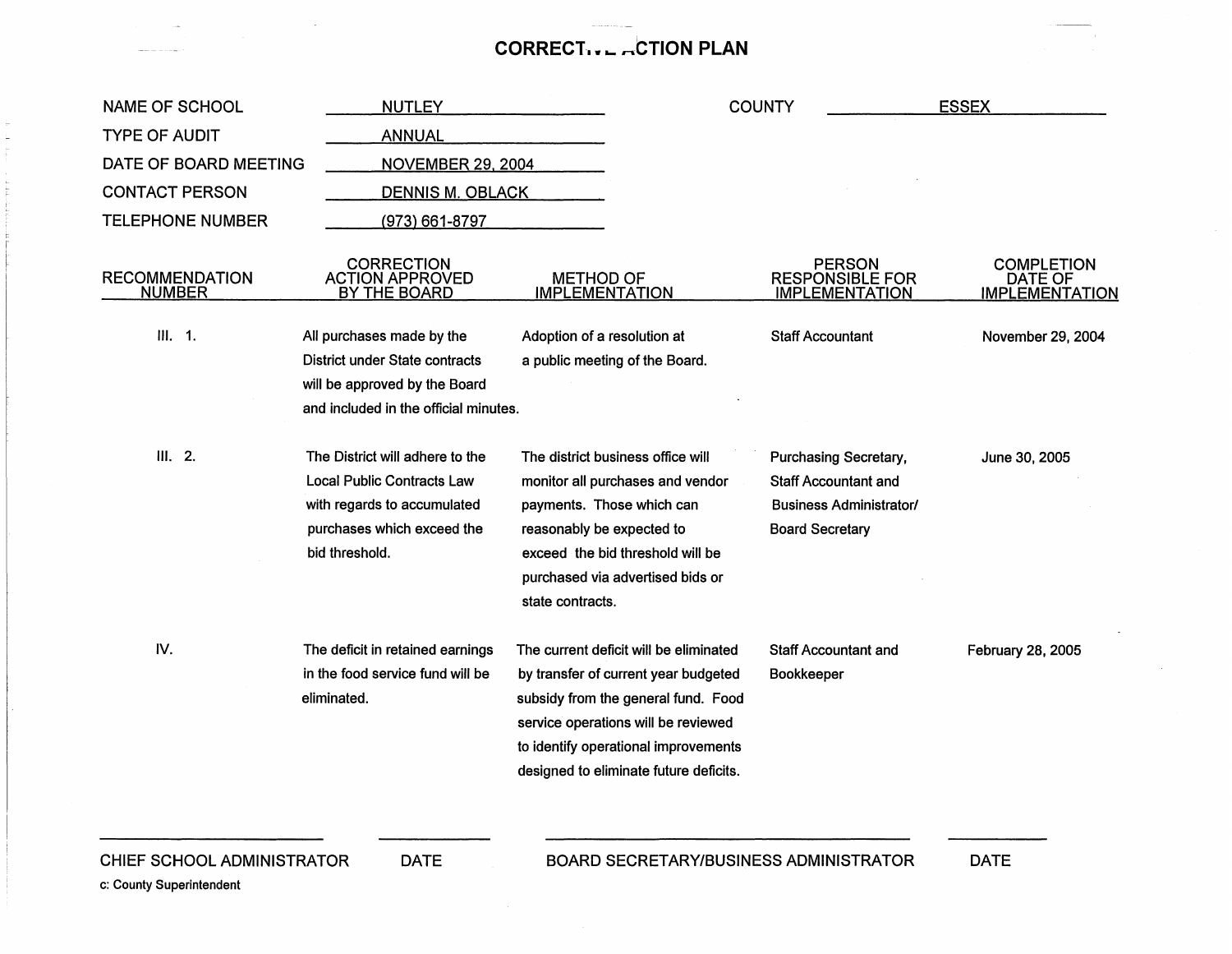#### **CORRECT.** \_\_\_ **.CTION PLAN**

| <b>NUTLEY</b><br><b>NAME OF SCHOOL</b> |                                                                                                                 |                                             | <b>COUNTY</b>                                                                                                                             | <b>ESSEX</b>                                |                                                                                |                                                       |
|----------------------------------------|-----------------------------------------------------------------------------------------------------------------|---------------------------------------------|-------------------------------------------------------------------------------------------------------------------------------------------|---------------------------------------------|--------------------------------------------------------------------------------|-------------------------------------------------------|
| <b>TYPE OF AUDIT</b>                   | <b>ANNUAL</b>                                                                                                   |                                             |                                                                                                                                           |                                             |                                                                                |                                                       |
| DATE OF BOARD MEETING                  | <b>NOVEMBER 29, 2004</b>                                                                                        |                                             |                                                                                                                                           |                                             |                                                                                |                                                       |
| <b>CONTACT PERSON</b>                  | <b>DENNIS M. OBLACK</b>                                                                                         |                                             |                                                                                                                                           |                                             |                                                                                |                                                       |
| <b>TELEPHONE NUMBER</b>                | $(973) 661 - 8797$                                                                                              |                                             |                                                                                                                                           |                                             |                                                                                |                                                       |
| <b>RECOMMENDATION</b><br><b>NUMBER</b> | <b>CORRECTION</b><br><b>ACTION APPROVED</b><br>BY THE BOARD                                                     | <b>METHOD OF</b><br><b>IMPLEMENTATION</b>   |                                                                                                                                           |                                             | <b>PERSON</b><br><b>RESPONSIBLE FOR</b><br>IMPLEMENTATION                      | <b>COMPLETION</b><br>DATE OF<br><b>IMPLEMENTATION</b> |
| V. 1.                                  | All deposits in the Spring<br>Garden Activity Account will<br>be made in a timely manner.                       |                                             | The Spring Garden School will<br>deposit all student activity receipts<br>within forty-eight hours of receipt.                            |                                             | Spring Garden Principal,<br>Mrs. Rosemary Clerico                              | November 30, 2004                                     |
| V. 2.                                  | Prenumbered receipts will be<br>utilized for all student activity<br>monies received at the<br>Yantacaw School. | for all student activity funds<br>received. | The Yantacaw School staff will<br>prepare prenumbered receipts                                                                            |                                             | Yantacaw School Principal,<br>Mrs. MaryLou Dowse                               | November 30, 2004                                     |
| VI.                                    | Written procedures will be<br>maintained for the recording<br>of students enrollment data.                      | Written procedures will be<br>data.         | developed to supplement the<br>instructions already provided by<br>the Department of Education for<br>the recording of student enrollment | Staff Accountant,<br><b>Board Secretary</b> | Computer Operator Coordinator, June 30, 2005<br><b>Business Administrator/</b> |                                                       |

 $\sim$